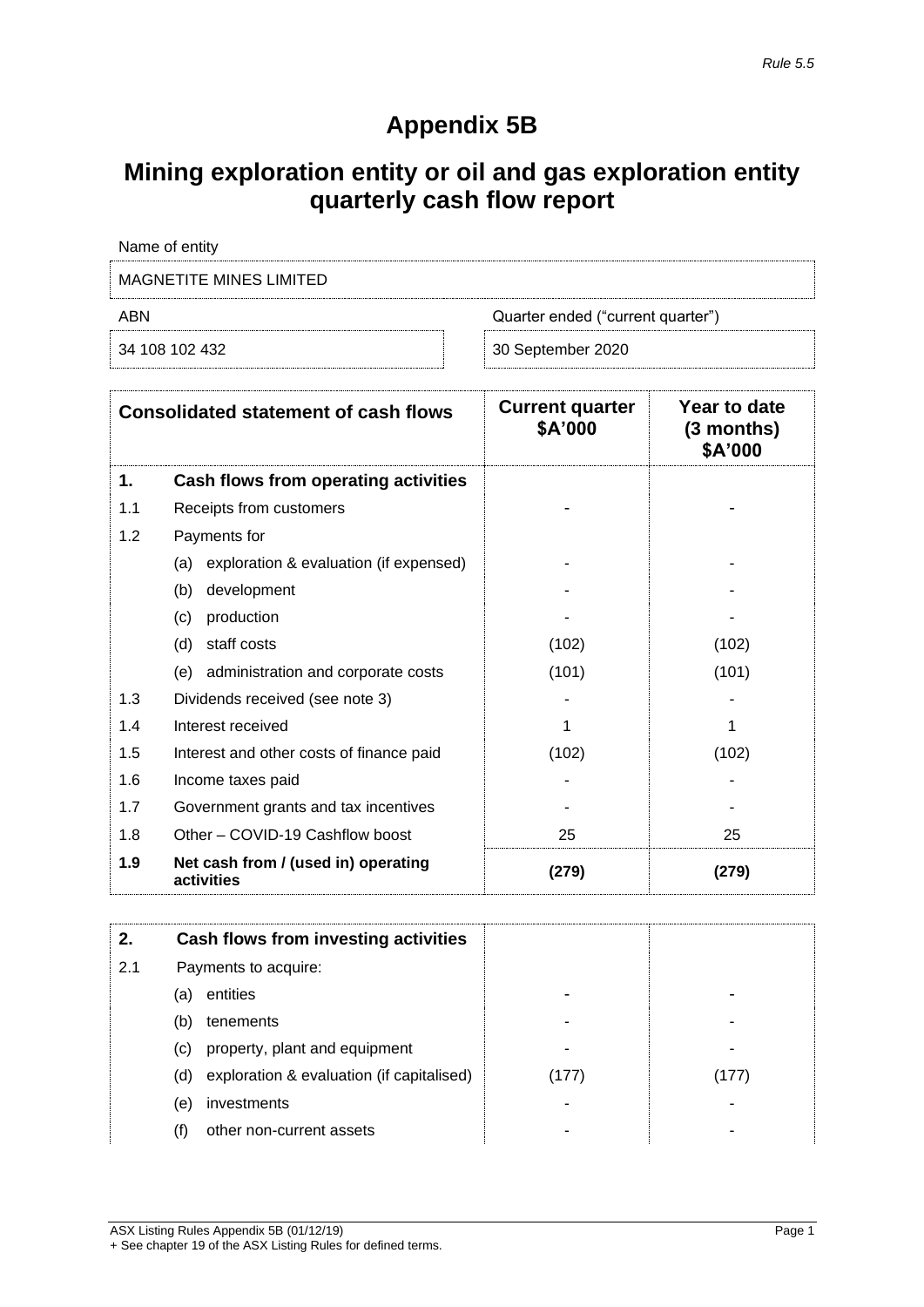|     | <b>Consolidated statement of cash flows</b>       | <b>Current quarter</b><br>\$A'000 | Year to date<br>$(3$ months)<br>\$A'000 |
|-----|---------------------------------------------------|-----------------------------------|-----------------------------------------|
| 2.2 | Proceeds from the disposal of:                    |                                   |                                         |
|     | entities<br>(a)                                   |                                   |                                         |
|     | (b)<br>tenements                                  |                                   |                                         |
|     | (c)<br>property, plant and equipment              |                                   |                                         |
|     | (d)<br>investments                                |                                   |                                         |
|     | other non-current assets<br>(e)                   |                                   |                                         |
| 2.3 | Cash flows from loans to other entities           |                                   |                                         |
| 2.4 | Dividends received (see note 3)                   |                                   |                                         |
| 2.5 | Other (provide details if material)               |                                   |                                         |
| 2.6 | Net cash from / (used in) investing<br>activities | (177)                             | 177)                                    |

| 3.   | Cash flows from financing activities                                                       |       |       |
|------|--------------------------------------------------------------------------------------------|-------|-------|
| 3.1  | Proceeds from issues of equity securities<br>(excluding convertible debt securities)       | 5     | 5     |
| 3.2  | Proceeds from issue of convertible debt<br>securities                                      |       |       |
| 3.3  | Proceeds from exercise of options                                                          | 45    | 45    |
| 3.4  | Transaction costs related to issues of equity<br>securities or convertible debt securities | (5)   | (5)   |
| 3.5  | Proceeds from borrowings                                                                   |       |       |
| 3.6  | Repayment of borrowings                                                                    | (100) | (100) |
| 3.7  | Transaction costs related to loans and<br>borrowings                                       |       |       |
| 3.8  | Dividends paid                                                                             |       |       |
| 3.9  | Other (provide details)                                                                    |       |       |
| 3.10 | Net cash from / (used in) financing<br>activities                                          | (55)  | (55)  |

|     | Net increase / (decrease) in cash and<br>cash equivalents for the period |       |       |
|-----|--------------------------------------------------------------------------|-------|-------|
| 4.1 | Cash and cash equivalents at beginning of<br>period                      | 831   | 831   |
| 4.2 | Net cash from / (used in) operating<br>activities (item 1.9 above)       | (279) | (279) |
| 4.3 | Net cash from / (used in) investing activities<br>(item 2.6 above)       | (177) | (177) |
| 4.4 | Net cash from / (used in) financing activities<br>(item 3.10 above)      | (55)  | (55)  |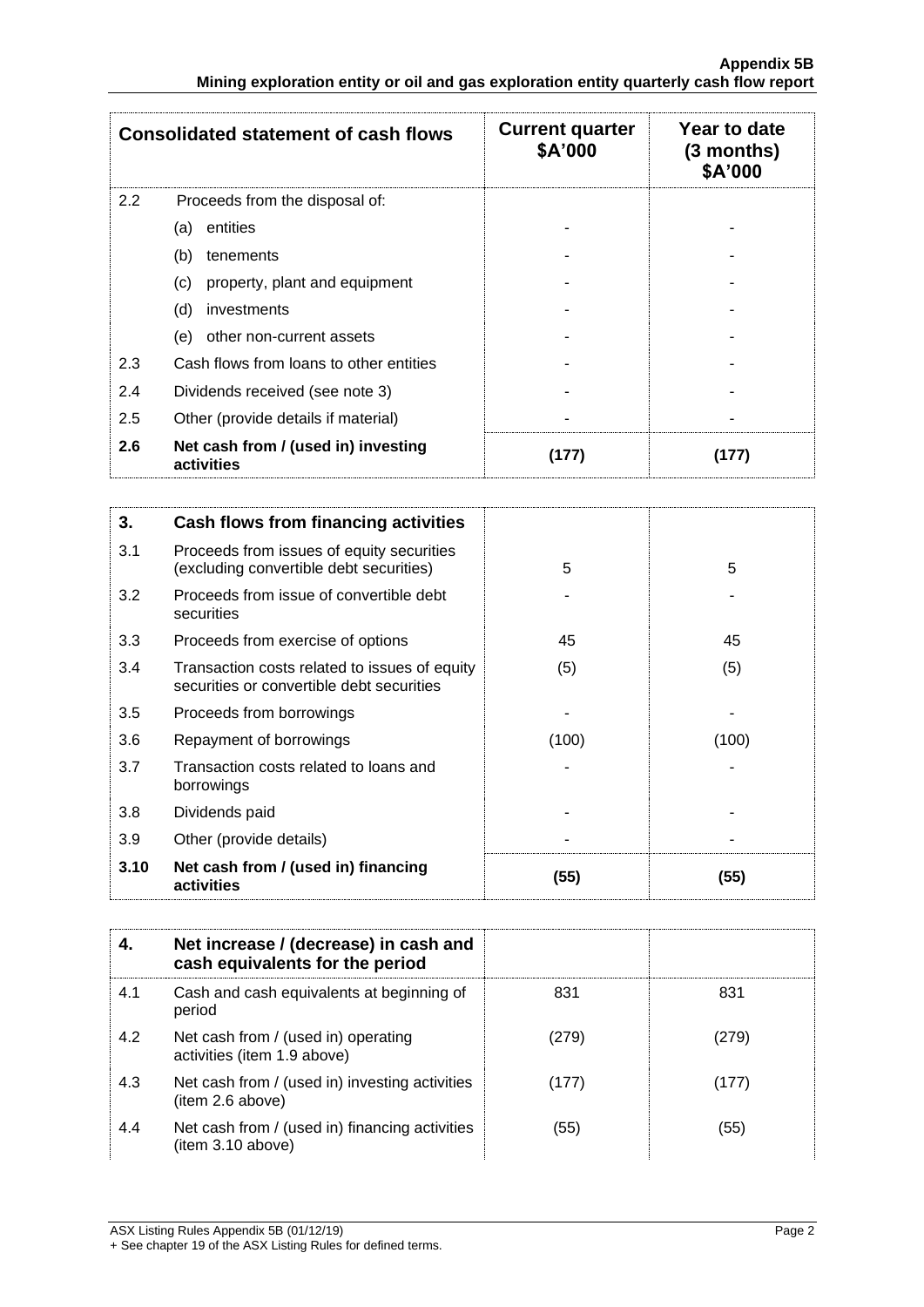|     | <b>Consolidated statement of cash flows</b>          | <b>Current quarter</b><br>\$A'000 | Year to date<br>$(3$ months)<br>\$A'000 |
|-----|------------------------------------------------------|-----------------------------------|-----------------------------------------|
| 4.5 | Effect of movement in exchange rates on<br>cash held |                                   |                                         |
| 4.6 | Cash and cash equivalents at end of<br>period        | 320                               | 320                                     |

| 5.  | Reconciliation of cash and cash<br>equivalents<br>at the end of the quarter (as shown in the<br>consolidated statement of cash flows) to the<br>related items in the accounts | <b>Current quarter</b><br>\$A'000 | <b>Previous quarter</b><br>\$A'000 |
|-----|-------------------------------------------------------------------------------------------------------------------------------------------------------------------------------|-----------------------------------|------------------------------------|
| 5.1 | <b>Bank balances</b>                                                                                                                                                          | 320                               | 331                                |
| 5.2 | Call deposits                                                                                                                                                                 |                                   | 500                                |
| 5.3 | <b>Bank overdrafts</b>                                                                                                                                                        |                                   |                                    |
| 5.4 | Other (provide details)                                                                                                                                                       | $\overline{\phantom{0}}$          |                                    |
| 5.5 | Cash and cash equivalents at end of<br>quarter (should equal item 4.6 above)                                                                                                  | 320                               | 831                                |

## **6. Payments to related parties of the entity and their associates**

- 6.1 Aggregate amount of payments to related parties and their associates included in item 1
- 6.2 Aggregate amount of payments to related parties and their associates included in item 2

Note: if any amounts are shown in items 6.1 or 6.2, your quarterly activity report must include a description of, and an explanation for, such payments

**Current quarter \$A'000**

-

-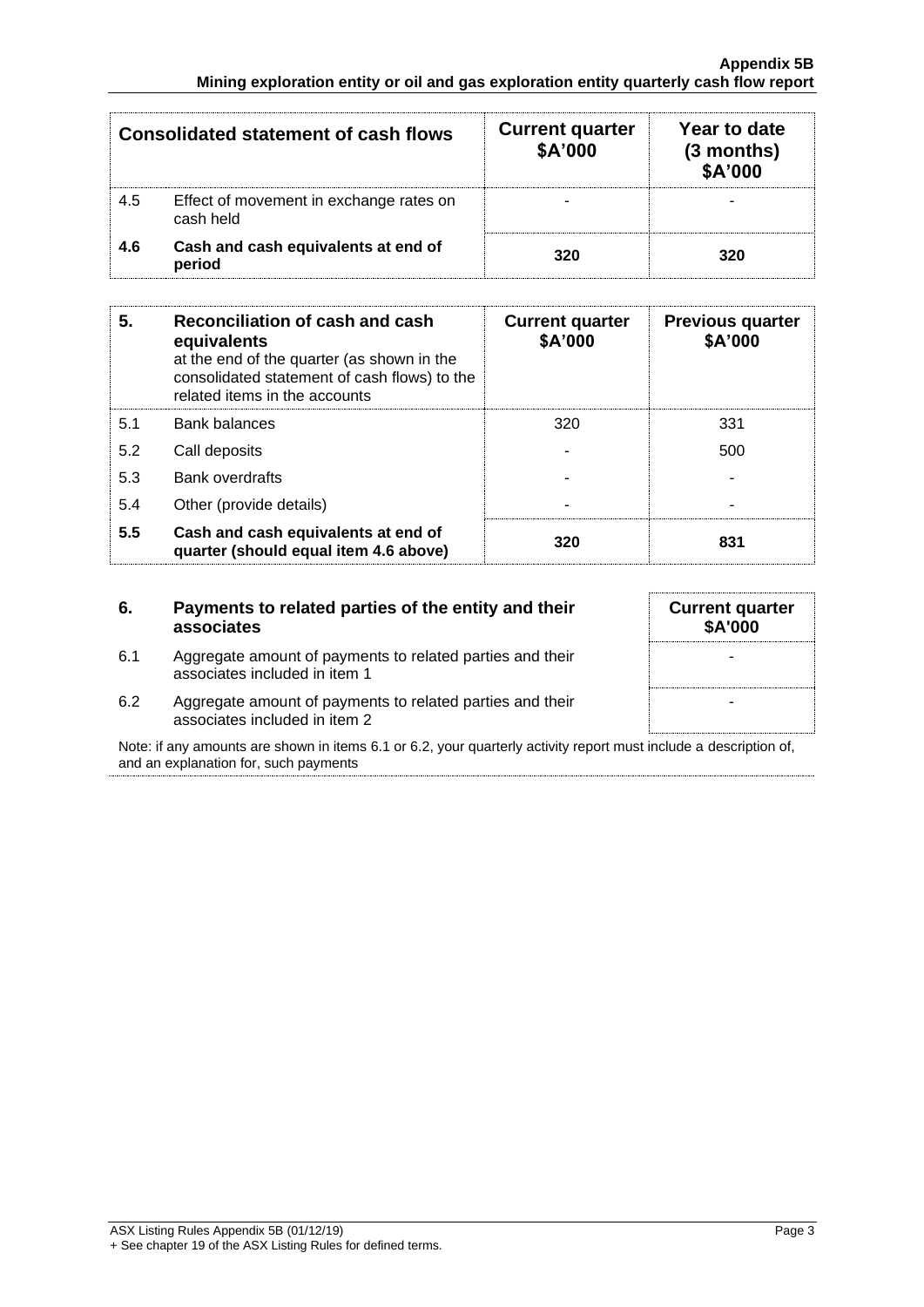#### **7. Financing facilities** *Note: the term "facility' includes all forms of financing arrangements available to the entity. Add notes as necessary for an understanding of the sources of finance available to the entity.* **end \$A'000**  7.1 Loan facilities 7.2 Credit standby arrangements 7.3 Other (please specify)

7.4 **Total financing facilities** - -

| <b>Total facility</b><br>amount at quarter<br>end<br>\$A'000 | Amount drawn at<br>quarter end<br>\$A'000 |
|--------------------------------------------------------------|-------------------------------------------|
|                                                              |                                           |
|                                                              |                                           |
|                                                              |                                           |
|                                                              |                                           |

| 7.5 | Unused financing facilities available at quarter end                                                                                                                                                                                                                                                                                                 |
|-----|------------------------------------------------------------------------------------------------------------------------------------------------------------------------------------------------------------------------------------------------------------------------------------------------------------------------------------------------------|
| 7.6 | Include in the box below a description of each facility above, including the lender, interest<br>rate, maturity date and whether it is secured or unsecured. If any additional financing<br>facilities have been entered into or are proposed to be entered into after quarter end,<br>include a note providing details of those facilities as well. |
|     | On 16 September 2019, Mr Peter Schubert, the Company's Executive Chairman, provided the<br>Company with an unsecured loan of \$200,000 (Loan) pursuant to a Convertible Loan Agreement to                                                                                                                                                            |

assist the Company with its general working capital requirements (see announcements to ASX on 16 September 2019 and 17 March 2020). On 16 March 2020, the parties agreed that the repayment date under the Convertible Loan Agreement was extended to 16 September 2020 (or such later date as may be further agreed by the parties in writing). An interest payment of \$5,123.29 was paid on 23 March 2020 and on 4 May 2020, the Company made a partial repayment of \$100,000 off the loan.

On 16 September 2020 the Company made a final payment of \$103,150.68 for the remaining balance of the loan including the accrued interest.

| 8.  | Estimated cash available for future operating activities                     | \$A'000 |
|-----|------------------------------------------------------------------------------|---------|
| 8.1 | Net cash from / (used in) operating activities (Item 1.9)                    | (279)   |
| 8.2 | Capitalised exploration & evaluation (Item $2.1(d)$ )                        | (177)   |
| 8.3 | Total relevant outgoings (Item $8.1 +$ Item $8.2$ )                          | (456)   |
| 8.4 | Cash and cash equivalents at quarter end (Item 4.6)                          | 320     |
| 8.5 | Unused finance facilities available at quarter end (Item 7.5)                |         |
| 8.6 | Total available funding (Item $8.4 +$ Item $8.5$ )                           | 320     |
| 8.7 | Estimated quarters of funding available (Item 8.6 divided by<br>Item $8.3$ ) | 0.70    |

8.8 If Item 8.7 is less than 2 quarters, please provide answers to the following questions:

1. Does the entity expect that it will continue to have the current level of net operating cash flows for the time being and, if not, why not?

Answer:

The Company expects to continue negative operating cashflows as it continues exploration and resources development activities to build the value of its mineral assets. As a junior mineral exploration company, the Company does not have any mining operations at this point in time to generate positive cash flow.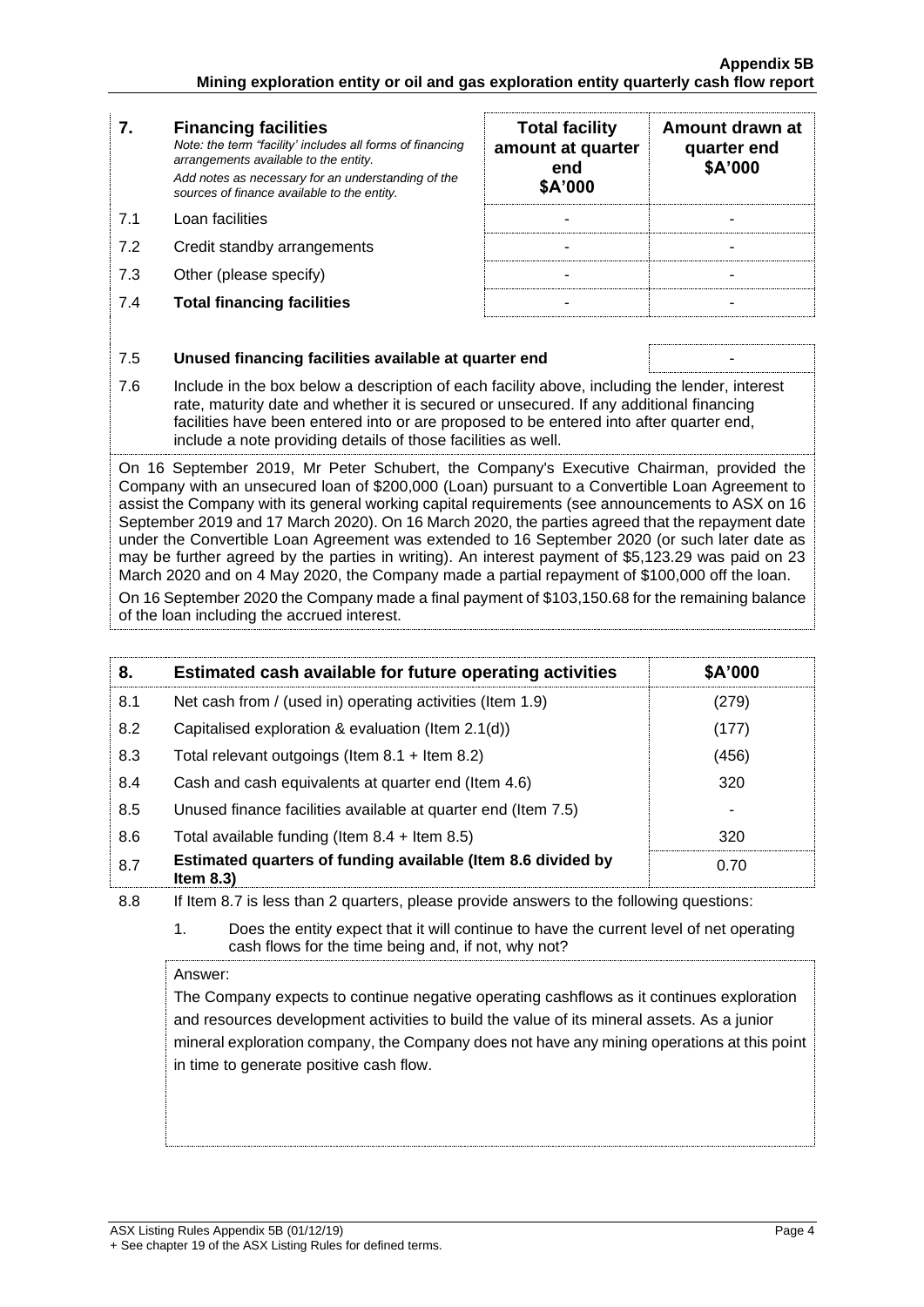2. Has the entity taken any steps, or does it propose to take any steps, to raise further cash to fund its operations and, if so, what are those steps and how likely does it believe that they will be successful?

#### Answer:

The Company completed a renounceable pro-rata rights issue to eligible shareholders which closed on Tuesday 29 September 2020, together with an additional placement raising a total of \$5.95 million (before costs). (Please refer to ASX announcement on 2 October 2020.)

3. Does the entity expect to be able to continue its operations and to meet its business objectives and, if so, on what basis?

### Answer:

Following the completion of the capital raising and additional placement in October 2020, the Company expects to be able to continue its operations and meet its business objectives, and believes its financial condition is adequate to warrant the continued quotation of its securities on ASX for the purpose of Listing Rule 12.2.

### **Compliance statement**

- 1 This statement has been prepared in accordance with accounting standards and policies which comply with Listing Rule 19.11A.
- 2 This statement gives a true and fair view of the matters disclosed.

Date: 30 October 2020

This report has been authorised for release to the market by the board.

#### **Notes**

- 1. This quarterly cash flow report and the accompanying activity report provide a basis for informing the market about the entity's activities for the past quarter, how they have been financed and the effect this has had on its cash position. An entity that wishes to disclose additional information over and above the minimum required under the Listing Rules is encouraged to do so.
- 2. If this quarterly cash flow report has been prepared in accordance with Australian Accounting Standards, the definitions in, and provisions of, *AASB 6: Exploration for and Evaluation of Mineral Resources* and *AASB 107: Statement of Cash Flows* apply to this report. If this quarterly cash flow report has been prepared in accordance with other accounting standards agreed by ASX pursuant to Listing Rule 19.11A, the corresponding equivalent standards apply to this report.
- 3. Dividends received may be classified either as cash flows from operating activities or cash flows from investing activities, depending on the accounting policy of the entity.
- 4. If this report has been authorised for release to the market by your board of directors, you can insert here: "By the board". If it has been authorised for release to the market by a committee of your board of directors, you can insert here: "By the [*name of board committee* – *eg Audit and Risk Committee*]". If it has been authorised for release to the market by a disclosure committee, you can insert here: "By the Disclosure Committee".
- 5. If this report has been authorised for release to the market by your board of directors and you wish to hold yourself out as complying with recommendation 4.2 of the ASX Corporate Governance Council's *Corporate Governance Principles and Recommendations*, the board should have received a declaration from its CEO and CFO that, in their opinion, the financial records of the entity have been properly maintained, that this report complies with the appropriate accounting standards and gives a true and fair view of the cash flows of the entity, and that their opinion has been formed on the basis of a sound system of risk management and internal control which is operating effectively.